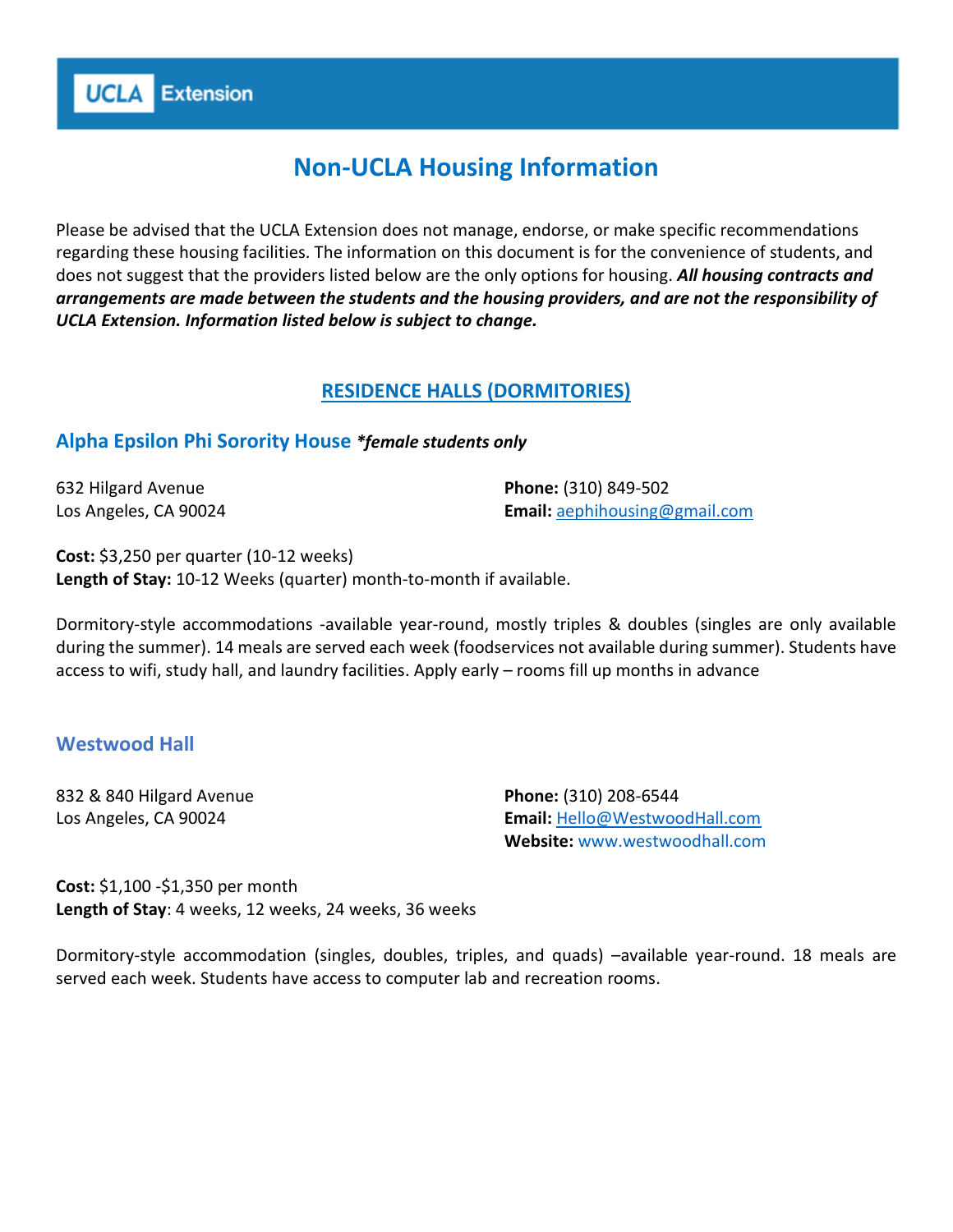

# **HOMESTAY**

#### **Student International Housing, Inc.**

5757 W. Century Blvd., Suite 700 Los Angeles, CA 90045

**Phone:** (310) 320-4700 **Fax:** (310) 348-2926 **Email**: sihousing3@gmail.com **Website:** www.studentinternationalhousing.com

**Cost:** \$875-\$975 per month **Length of Stay:** 4 months minimum

Homestay accommodations - available year-round. Students live and interact with a family in the Los Angeles area. 1 or 2 meals per day are available. Host families are located 10-30 minutes by bus from ALC classes and UCLA.

## **Universal Student Housing Homestays**

424 Kelton Avenue, Suite 514 Los Angeles, CA 90024

**Phone:** (310) 824-4908 **Phone:** (310) 824-2412 **Email**: contact@usaish.com **Website**: www.usaish.com

**Cost:** \$916 - \$1,042 per month **Length of Stay:** 4 weeks, 12 weeks, 24 weeks, 36 weeks

Homestay accommodations – available year-round. Students live and interact with a family in the Los Angeles area 1 or 2 meals per day are available. Host families are located a short bus ride away from ALC classes and UCLA.

## **HomestayMatch**

424 Kelton Ave, # 508 Los Angeles, California 90024 **Phone:** (424) 317-4678 **Email:** contact@homestaymatch.com **Website:** www.homestaymatch.com **Contact:** Emerson Torres

**Cost: \$**843-\$1,180 per month **Length of Stay:** Minimum 4 weeks, no maximum

For students who would like to choose their own homestay near UCLA. Students can see room pictures, prices, and host details before applying. HomestayMatch carefully selects host families and offers support during the student's stay.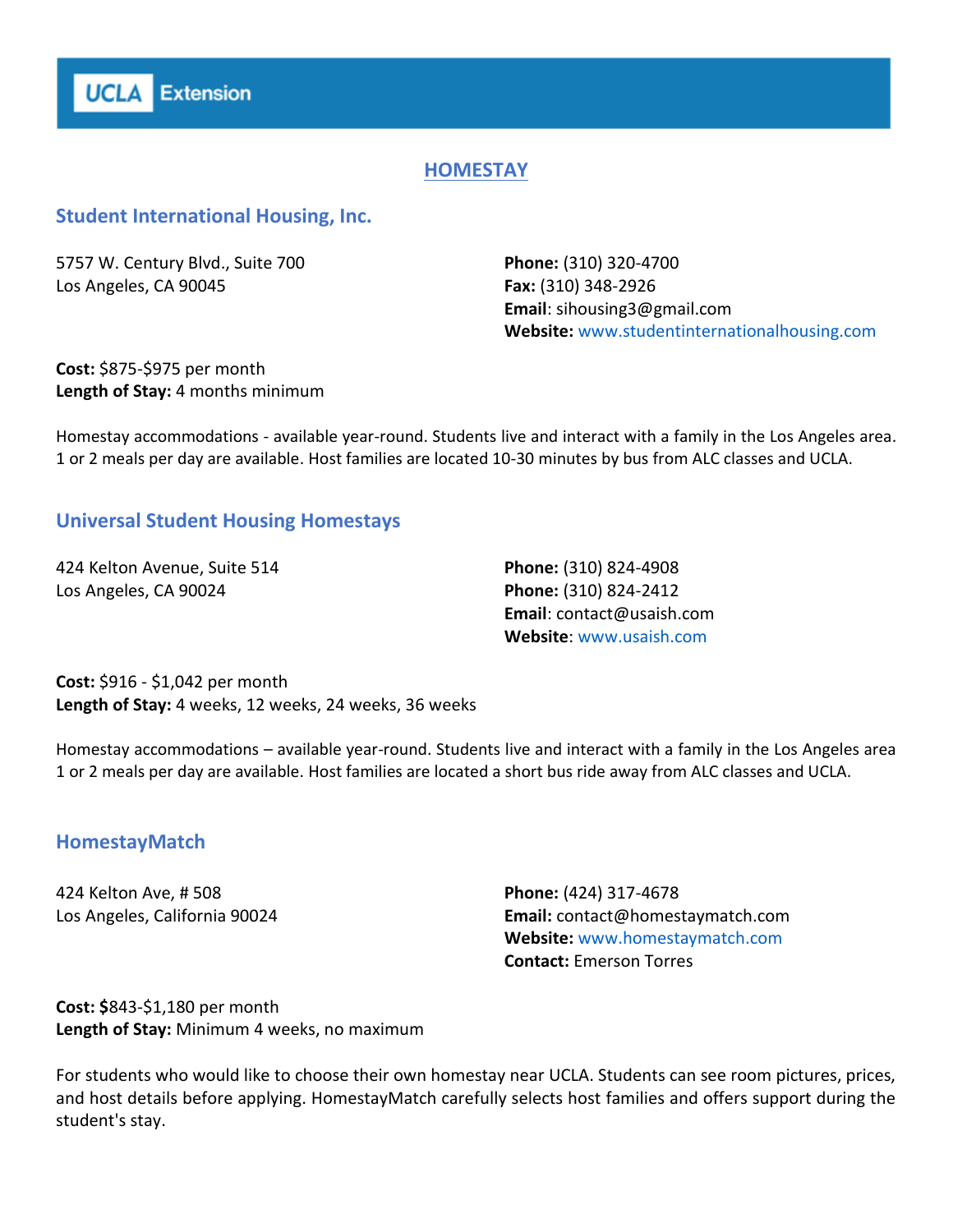# **Student Room Stay**

213 W Grand Street Grover Beach, CA 93433

**Phone:** (833) 766-6789 **Website**: studentroomstay.com

**Cost:** \$900-\$1,200 per month **Length of Stay:** Minimum 4 weeks. Extend every 2 weeks

Homestay accommodations – available year-round. Live with an American host/family near campus. Experience American life first-hand. Have extra support getting acclimated to LA.

# **Education Bridge Homestay**

10845 Lindbrook Dr. Los Angeles, CA 90024 **Phone:** (424) 234-7272 **Email:** stay@educationbridge.us **Website:** <https://residenceinusa.com/?lang=en>

**Cost:** \$1,280 for 4 weeks with meal \$1,180 for 4 weeks no meal. \$280 non-refundable placement fee. **Length of Stay:** Flexible**,** 4 weeks minimum

Homestay agency located near ALC. Gives student options before placement with a host family. Private rooms, option for meals. Centrally located.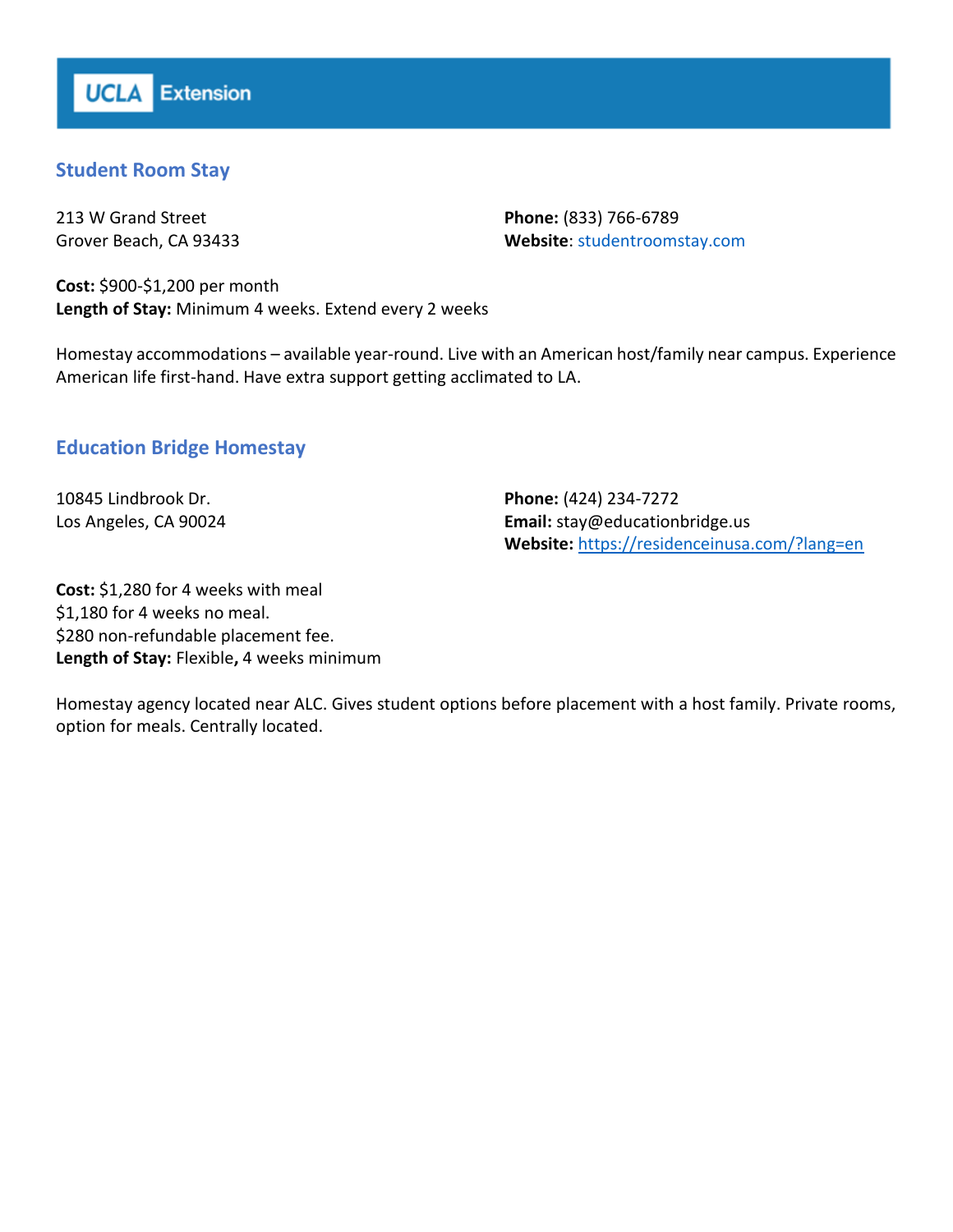

# **FURNISHED APARTMENTS**

#### **The Plaza Luxury Apartments**

10983/10980 Wellworth Ave. Los Angeles, CA 90024

**Phone:** (310) 622-951 **Email:** [theplaza@rwselby.com](mailto:theplaza@rwselby.com) **Website:** [www.theplazaapartments.com](http://www.theplazaapartments.com/)

**Estimated Rent: \$800 -\$1,025 per month Length of Stay:** 3 months, 6 months, 9 months, and 12 months.

Furnished accommodations. Apartment amenities: cable, dishwasher, fully equipped kitchens, laundry facilities, private balconies and patios. Students have access to fitness center, covered parking, controlled access/gated.

#### **Kelton Plaza Apartments**

430 Kelton Ave. Los Angeles, CA 90024 **Phone:** (310) 694-5014 **Email:** [Kelton@RWSELBY.com](mailto:Kelton@RWSELBY.com) **Website:**www.keltonplaza.com

**Estimated Rent:** \$975 - \$1,100 per month **Length of Stay:** September – June

Furnished accommodations. Apartment amenities: cable, dishwasher, microwave, refrigerator, patio/balcony. Students have access to gated parking and laundry facilities.

#### **Atrium Court Luxury Apartments**

10965 Strathmore Dr. Los Angeles, CA 90024 **Phone: (**310) 622-9367

**Email:** [Atrium@RWSELBY.com](mailto:Atrium@RWSELBY.com) **Website:** [www.atriumcourtapts.com](http://www.atriumcourtapts.com/)

**Estimated Rent:** \$975 - \$1,100 per month **Length of Stay:** September – June

Furnished accommodations. Amenities: cable, dishwasher, microwave, refrigerator, patio/balcony. Students have access to gated parking and laundry facilities.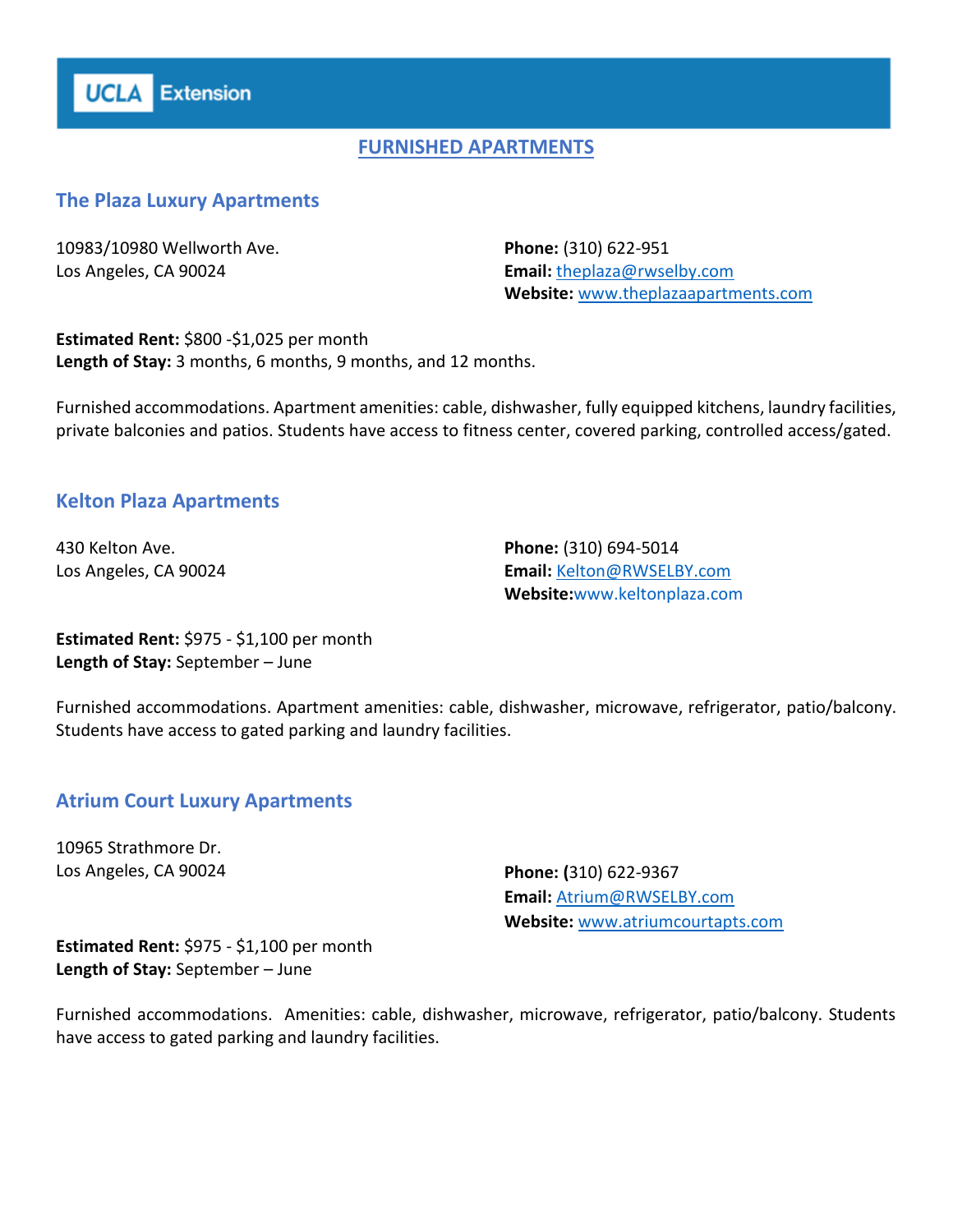# **Midvale Plaza Apartments**

540/527 Midvale Ave. Los Angeles, CA 90024 **Phone:** (310) 694-5052 **Email:** [angie@rwselby.com](mailto:angie@rwselby.com) **Website:** [www.527midvale.com](http://www.527midvale.com/)

**Estimated Rent:** \$1,240-\$1,410 per month for furnished doubles. \$2,480-\$2,600 per month for furnished private rooms **Length of Stay:** June availability, September availability, short-term availability.

Furnished accommodations. Apartment amenities: WIFI, stainless steel appliances (dishwasher, microwave, refrigerator, stove), gas fireplaces, patio/balcony. Access to all amenities: 24 hour fitness center, 24 hour study lounges, pool, Jacuzzi, dry sauna, roof top Jacuzzi and grill area. Laundry facility onsite. Gated parking available.

## **433 Midvale**

433 S. Midvale Ave. Los Angeles, CA 90024 **Phone:** (310) 694-5091 **Email**: [433Manager@rwselby.com](mailto:433Manager@rwselby.com) **Website**: www.433midvale.com

**Estimated Rent:** \$1,000 - \$1,100 per month **Length of Stay:** September – June

Furnished accommodations. Apartment amenities: cable, dishwasher, microwave, refrigerator, patio/balcony. Students have access to gated parking and laundry facilities.

#### **Westwood Village Apartments**

1033 Hilgard Ave. Los Angeles, CA 90024

**Phone:** (310) 208-4454 **Fax:** (310) 824-1595 **Email:** westwoodvillageapartments@mosscompany.com **Website:** www.westwoodvillageapartmenthomes.com

## **Estimated Rent:** \$3,145 per month **Length of Stay:** 6-12 months

Luxury furnished apartment accommodations. Apartments offer a maid service option. Students have access to a fitness center, sauna, and rooftop pool. Gated parking garage with assigned spaces.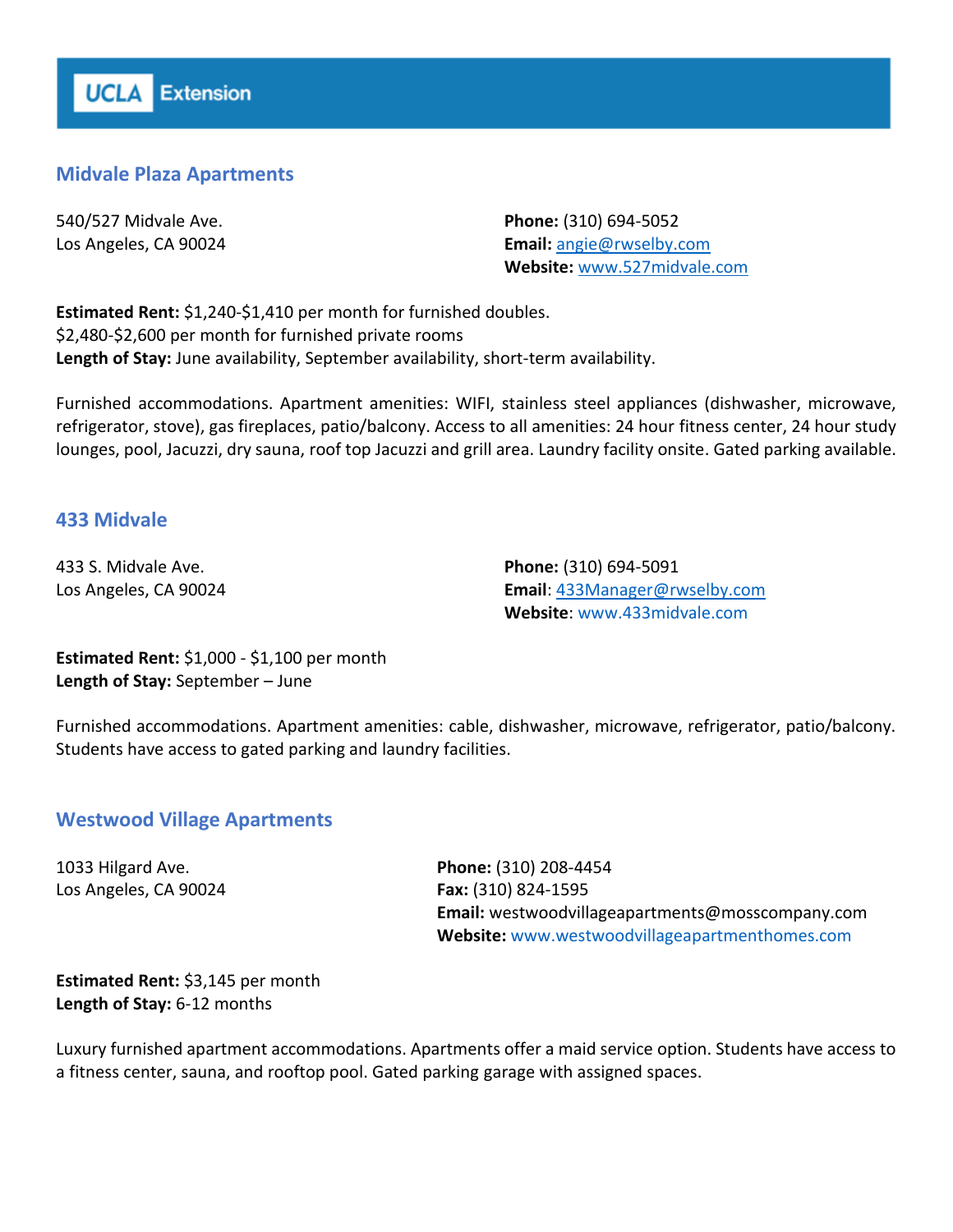# **Westwood Villa Apartments**

2901 S. Sepulveda Blvd. Los Angeles, CA 90064

**Phone:** (310) 479-2120 **Fax:** (310) 479-6899 **Email:** [westwoodvilla@vesacre.com](mailto:westwoodvilla@vesacre.com) **Website:** http://www.westwoodvilla.com/

**Estimated Rent:** \$1,915 - \$2,550 **Length of Stay:** 6-12 months

Unfurnished apartments. Amenities: stainless steel appliances, large kitchen, patio/balcony, breakfast bar, fireplace. Located 20 minutes from ALC classes. Apartments are in a secure building with 24-hour emergency support.

## **Rexidence**

10940 Wilshire Blvd. Suite 600 Los Angeles, CA 90024

**Phone:** (310) 866-2988 **Email:** la@rexidence.com **Website:** www.rexhousing.com

**Estimated Rent:** \$750 - \$1,075 for double occupancy room. \$1750 - \$1,995 for single occupancy room. **Length of Stay:** Flexible, no minimum.

Furnished Accommodations in turn-key condition. Apartment amenities include cable, dishwasher, microwave, refrigerator, air conditioning, heated patio or balcony, high-speed wifi, linens, dishes, cutleries. Community Amenities include pool, gym\*, on-site laundry. Students have access to gated parking. 3 Locations in the Westwood/UCLA area.

## **Hoolihome Apartments**

**We-chat ID:** hoolihomela001 **Phone:** (949) 3085-5664 **Email:** messages@hoolihomela.com **Website:** www.hoolihome.com

**Estimated Rent:** \$1500 per month for a private. \$800 per month for double. **Length of Stay:** Flexible 3 months, 6 months, 9 months, and 12 months.

Furnished accommodations. Private rooms and shared rooms are available. Students have access to fitness center/swimming pool/jacuzzi, covered parking, controlled access/gated. Apartment amenities: cable, dishwasher, microwave, refrigerator, private balconies/patios. Optional cleaning service at allocations.